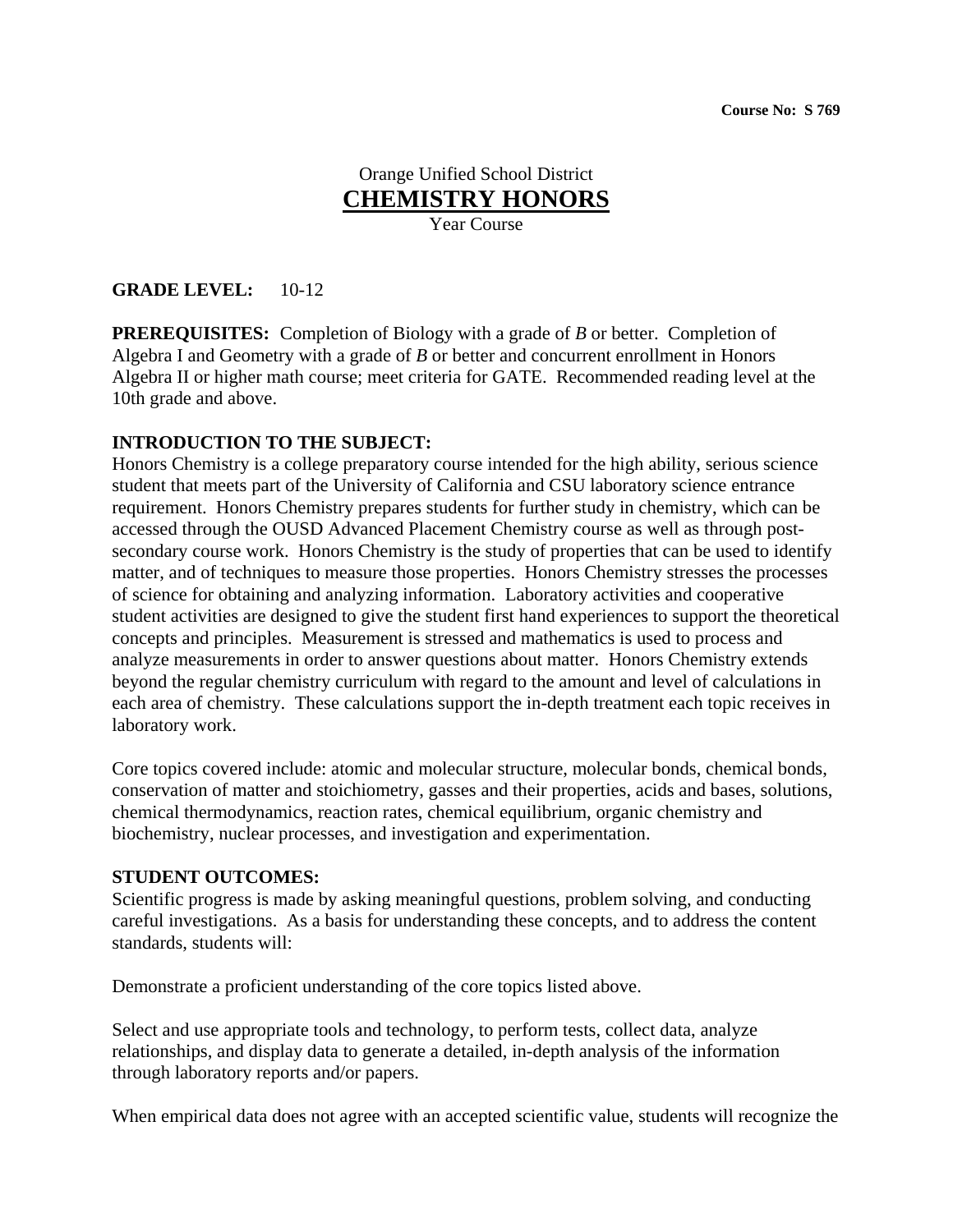difference and account for the discrepancy.

Correctly construct tables and resulting graphs to organize data and interpret results.

Express his/her analyses and solutions for chemical problems in clear, concise English.

Provide mathematical solutions for chemical problems in an orderly, logical manner.

Demonstrate a proficiency in basic laboratory skills and techniques.

Recognize how knowledge obtained in the study of chemistry can be applied in your daily life including its relationship to other scientific disciplines and career areas.

#### **COURSE OBJECTIVES:**

#### **BY THE END OF THE COURSE THE STUDENT WILL BE ABLE TO:**

#### **California Chemistry Content Standards**

Standards without asterisks represent those that all students are expected to achieve in the course of their studies.

Standards with asterisks represent those that all students should have the opportunity to learn.

#### **Atomic and Molecular Structure**

- 1. The Periodic Table displays the elements in increasing atomic number and shows how periodicity of the physical and chemical properties of the elements relates to atomic structure. As a basis for understanding this concept, students know:
	- a. How to relate the position of an element in the Periodic Table to its atomic number and atomic mass.
	- b. How to use the Periodic Table to identify metals, semimetals, nonmetals, and halogens.
	- c. How to use the Periodic Table to identify alkali metals, alkaline earth metals and transition metals, and trends in ionization energy, electronegativity, and the relative sizes of ions and atoms.
	- d. How to use the Periodic Table to determine the number of electrons available for bonding.
	- e. The nucleus is much smaller in size than the atom yet contains most of its mass.
	- f.\* How to use the Periodic Table to identify the lanthanides and actinides, and transactinide elements, and know that the transuranium elements were man made.
	- g.\* How to relate the position of an element in the Periodic Table to its quantum electron configuration and reactivity with other elements in the table.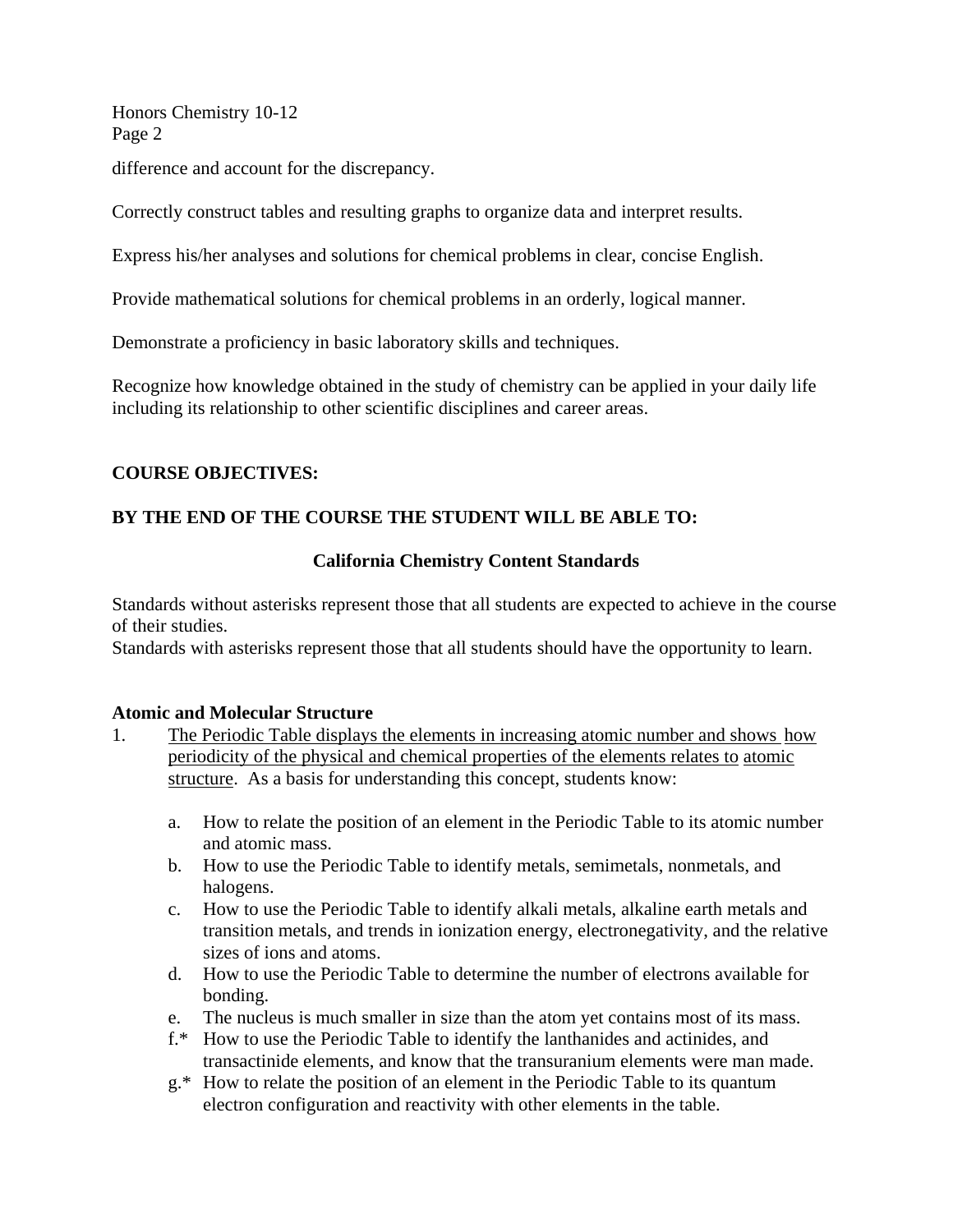- h.\* The experimental basis for Thomson's discovery of the electron, Rutherford's nuclear atom, Millikan's oil drop experiment, and Einstein's explanation of the photoelectric effect.
- i.\* The experimental basis for the development of the quantum theory of atomic structure and the historical importance of the Bohr model of the atom.
- j.\* Spectral lines are a result of transitions of electrons between energy levels. Their frequency is related to the energy spacing between levels using Planck's relationship  $(E=hv)$ .

#### **Chemical Bonds**

- 2. Biological, chemical, and physical properties of matter result from the ability of atoms to form bonds based on electrostatic forces between electrons and protons, and between atoms and molecules. As a basis for understanding this concept, students know:
	- a. Atoms combine to form molecules by sharing electrons to form covalent or metallic bonds, or by exchanging electrons to form ionic bonds.
	- b. Chemical bonds between atoms in molecules such as  $H_2$ , CH<sub>4</sub>, NH<sub>3</sub>, H<sub>2</sub>CCH<sub>2</sub>, N<sub>2</sub>, C12, and many large biological molecules are covalent.
	- c. Salt crystals such as NaC1 are repeating patterns of positive and negative ions held together by electrostatic attraction.
	- d. In a liquid, the inter-molecular forces are weaker than in a solid so that the molecules can move in a random pattern relative to one-another.
	- e. How to draw Lewis dot structures.
	- f.\* How to predict the shape of simple molecules and their polarity from Lewis dot structures.
	- g.\* How electronegativity and ionization energy relate to bond formation.
	- h.\* How to identify solids and liquids held together by Van der Waals forces or hydrogen bonding, and relate these forces to volatility and boiling/melting point temperatures.

#### **Conservation of Matter and Stoichiometry**

- 3. The conservation of atoms in chemical reactions leads to the principle of conservation of matter and the ability to calculate the mass of products and reactants. As a basis for understanding this concept, students know:
	- a. How to describe chemical reactions by writing balanced equations.
	- b. The quantity one mole is defined so that one mole of carbon 12 atoms has a mass of exactly 12 grams.
	- c. One mole equals  $6.02 \times 10^{23}$  particles (atoms or molecules).
	- d. How to determine molar mass of a molecule from its chemical formula and a table of atomic masses, and how to convert the mass of a molecular substance to moles, number of particles or volume of gas at standard temperature and pressure.
	- e. How to calculate the masses of reactants and products in a chemical reaction from the mass of one of the reactants or products, and the relevant atomic masses.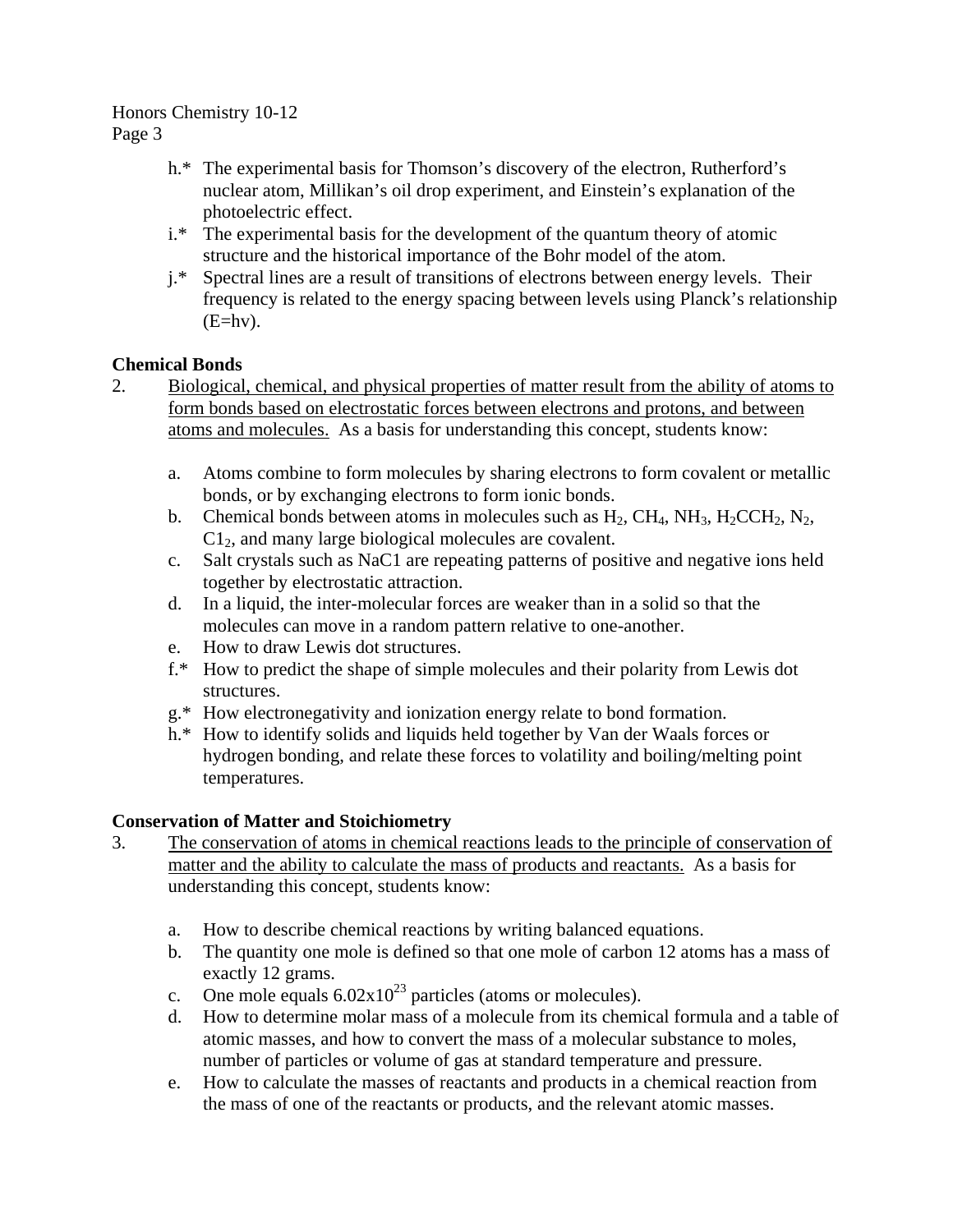- f.\* How to calculate percent yield in a chemical reaction.
- g.\* How to identify reactions that involve oxidation and reduction and how to balance oxidation-reduction reactions.

#### **Gases and Their Properties**

- 4. The Kinetic Molecular theory describes the motion of atoms and molecules and explains the properties of gases. As a basis for understanding this concept, students know:
	- a. The random motion of molecules and their collisions with a surface create the observable pressure on that surface.
	- b. The random motion of molecules explains the diffusion of gases.
	- c. How to apply the gas laws to relations between the pressure, temperature, and volume of any amount of an ideal gas or any mixture of ideal gases.
	- d. The values and meanings of standard temperature and pressure (STP).
	- e. How to convert between Celsius and Kelvin temperature scales.
	- f. There is no temperature lower than 0 Kelvin.
	- g.\* The kinetic theory of gases relates the absolute temperature of a gas to the average kinetic energy of its molecules and atoms.
	- h.\* How to solve problems using the ideal gas law in the form  $PV = nRT$ .
	- i.\* How to apply Dalton's Law of Partial Pressures to describe the composition gases, and Graham's Law to describe diffusion of gases.

#### **Acids and Bases**

5. Acids, bases, and salts are three classes of compounds that form ions in water solutions. As a basis for understanding this concept, students know:

- a. The observable properties of acids, bases and salt solutions.
- b. Acids are hydrogen-ion-donating and bases are hydrogen-ion-accepting substances.
- c. Strong acids and bases fully dissociate and weak acids and bases partially dissociate.
- d. How to use pH scale to characterize acid and base solutions.
- e.\* The Arrhenius, Bronsted-Lowry, and Lewis acid-base definitions.
- f.\* How to calculate pH from the hydrogen ion concentration.
- g.\* Buffers stabilize pH in acid-base reactions.

#### **Solutions**

- 6. Solutions are homogenous mixtures of two or more substances. As a basis for understanding this concept, students know:
	- a. Definitions of solute and solvent.
	- b. How to describe the dissolving process as a result of random molecular motion.
	- c. Temperature, pressure, and surface area affect the dissolving process.
	- d. How to calculate the concentration of a solute in terms of grams per liter, molarity, parts per million and percent composition.
	- e.\* The relationship between the molality of solute in a solution, and the solution's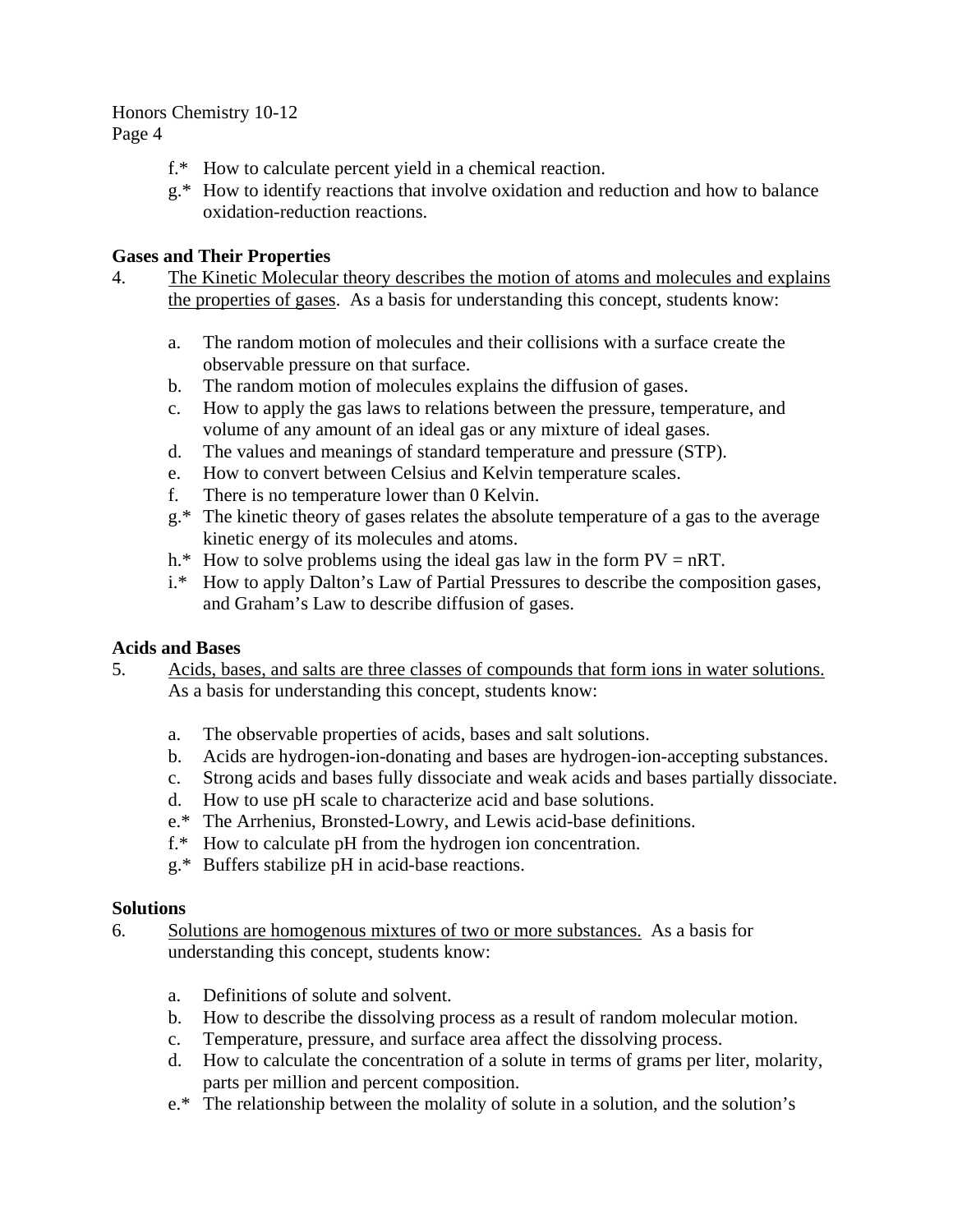depressed freezing point or elevated boiling point.

f.\* How molecules in solution are separated or purified by the methods of chromatography and distillation.

#### **Chemical Thermodynamics**

- 7. Energy is exchanged or transformed in all chemical reactions and physical changes of matter. As a basis for understanding this concept, students know:
	- a. How to describe temperature and heat flow in terms of the motion of molecules (or atoms)
	- b. Chemical processes can either release (exothermic) or absorb (endothermic) thermal energy.
	- c. Energy is released when a material condenses or freezes and absorbed when a material evaporates or melts.
	- d. How to solve problems involving heat flow and temperature changes, using known values of specific heat, and latent heat of phase change.
	- e.\* How to apply Hess's Law to calculate enthalpy change in a reaction.
	- f.\* How to use the Gibbs free energy equation to determine whether a reaction would be spontaneous.

#### **Reaction Rates**

- 8. Chemical reaction rates depend on factors that influence the frequency of collision of reactant molecules. As a basis for understanding this concept, students know:
	- a. The rate of reaction is the decrease in concentration of reactants or the increase in concentration of products with time.
	- b. How reaction rates depend on such factors as concentration, temperature, and pressure.
	- c. The role a catalyst plays in increasing the reaction rate.
	- d.\* The definition and role of activation energy in a chemical reaction.

#### **Chemical Equilibrium**

- 9. Chemical equilibrium is a dynamic process at the molecular level. As a basis for understanding this concept, students know:
	- a. How to use LeChatelier's Principle to predict the effect of changes in concentration, temperature and pressure.
	- b. Equilibrium is established when forward and reverse reaction rates are equal.
	- c.\* How to write and calculate an equilibrium constant expression for a reaction.

#### **Organic and Biochemistry**

Define a hydrocarbon and identify homologas series of alkanes, alkenes, and alkynes carbohydrates.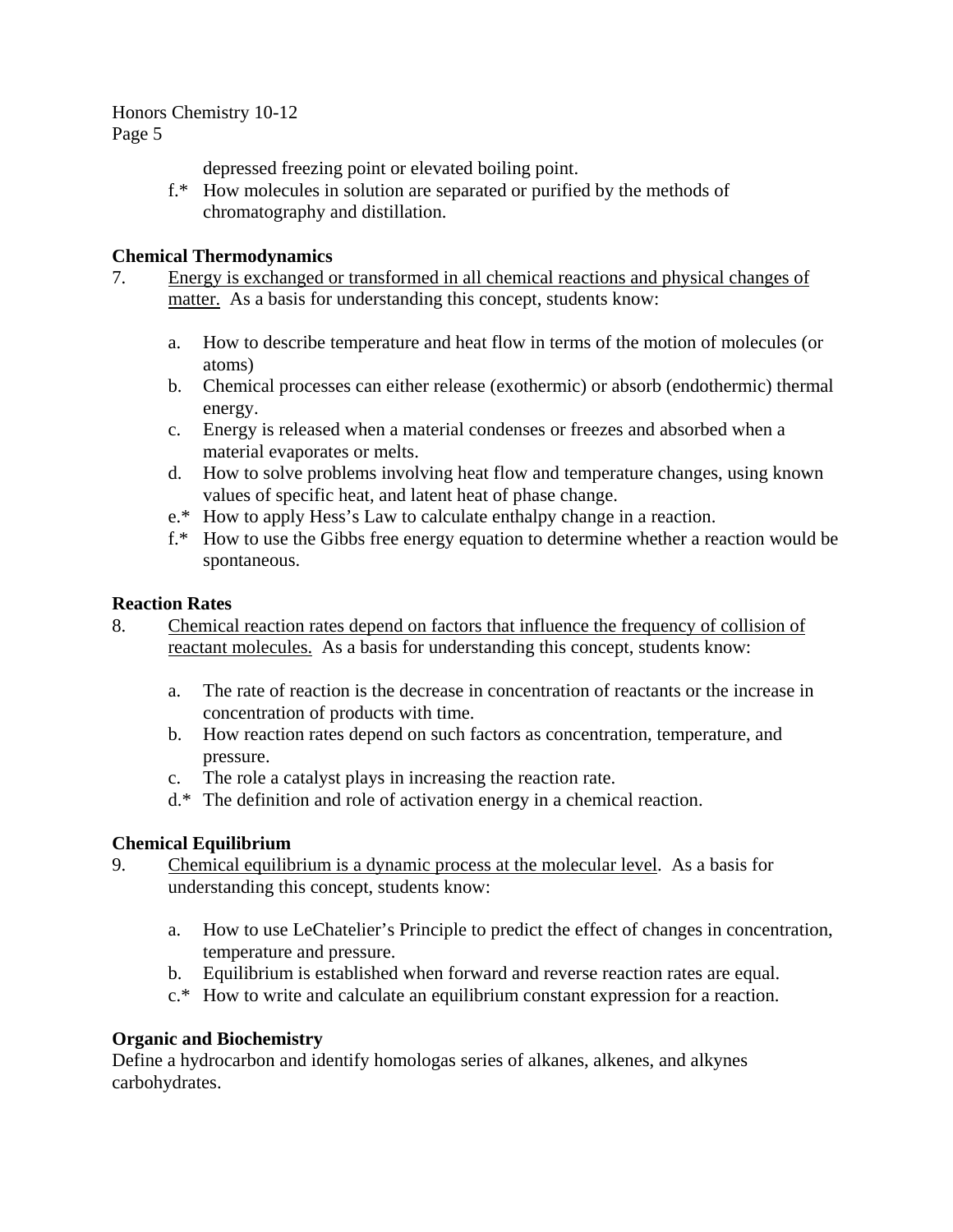- 10. The bonding characteristics of carbon lead to many different molecules with varied sizes, shapes, and chemical properties, providing the biochemical basis of life. As a basis of understanding this concept, students know:
	- a. Large molecules (polymers) such as lipids and proteins, nucleic acids, and starch are formed by repetitive combinations of simple sub-units.
	- b. The bonding characteristics of carbon lead to a large variety of structures ranging from simple hydrocarbons to complex polymers and biological molecules.
	- c. Amino acids are the building blocks of proteins.
	- d.\* The system for naming the ten simplest linear hydrocarbons and isomers containing single bonds, simple hydrocarbons with double and triple bonds, and simple molecules containing a benzene ring.
	- e.\* How to identify the functional groups which form the basis of alcohols, ketones, ethers, amines, esters, aldehydes, and organic acids.
	- f.\* The R-group structure of amino acids and how they combine to form the polypeptide backbone structure of proteins.

#### **Nuclear Processes**

- 11. Nuclear processes are those in which an atomic nucleus changes, including radioactive decay of naturally occurring and man-made isotopes, nuclear fission, and nuclear fusion. As a basis for understanding this concept, students know:
	- a. Protons and neutrons in the nucleus are held together by strong nuclear forces which are stronger than the electromagnetic repulsion between the protons.
	- b. The energy release per gram of material is much larger in nuclear fusion or fission reactions than in chemical reactions: change in mass (calculated by  $E = mc^2$ ) is small but significant in nuclear reactions.
	- c. Many naturally occurring isotopes of elements are radioactive, as are isotopes formed in nuclear reactions.
	- d. The three most common forms of radioactive decay (alpha, beta, gamma) and how the nucleus changes in each type of decay.
	- e. Alpha, beta, and gamma radiation produce different amounts and kinds of damage in matter and have different penetrations.
	- f.\* How to calculate the amount of a radioactive substance remaining after an integral number of half lives have passed.
	- g.\* Protons and neutrons have substructure and consist of particles called quarks.

#### **Investigation and Experimentation in Honors Chemistry**

12. Scientific progress is made by asking meaningful questions and conducting careful investigations. As a basis for understanding this concept and addressing the content in the other four strands, students should develop their own questions and perform investigations. Students will: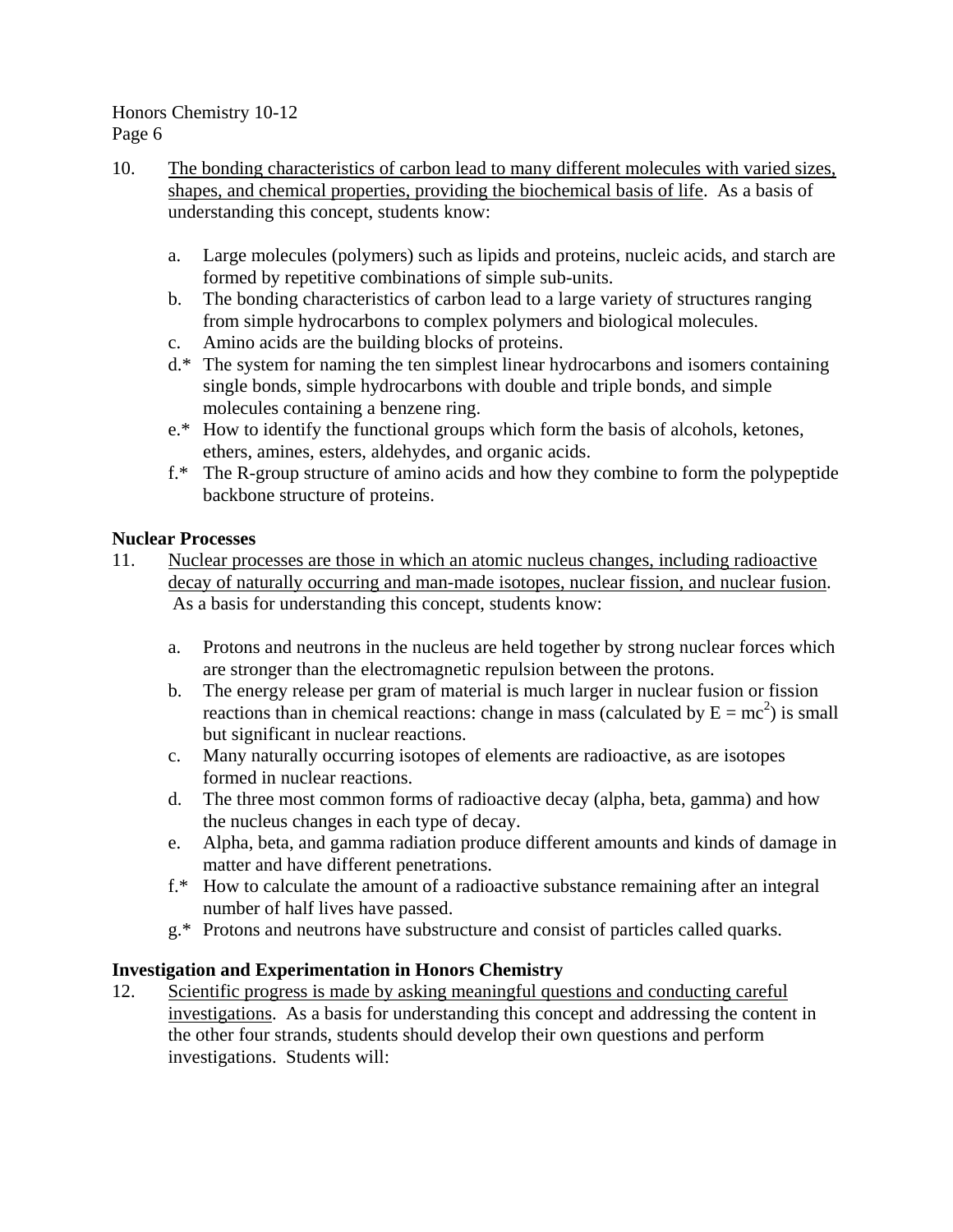Honors Chemistry 10-12

Page 7

- a. Select and use appropriate tools and technology (such as computer-linked probes, spreadsheets, and graphing calculators) to perform tests, collect data, analyze relationships, and display data.
- b. Identify and communicate sources of unavoidable experimental error.
- c. Identify possible reasons for inconsistent results, such as sources of error or uncontrolled conditions.
- d. Formulate explanations by using logic and evidence.
- e. Solve scientific problems by using quadratic equations and simple trigonometric, exponential, and logarithmic functions.
- f. Distinguish between hypothesis and theory as scientific terms.
- g. Recognize the usefulness and limitations of models and theories as scientific representations of reality.
- h. Recognize the issues of statistical variability and the need for controlled tests.
- i. Recognize the cumulative nature of scientific evidence.
- j. Analyze situations and solve problems that require combining and applying concepts from more than one area of science.
- k. Investigate a science-based societal issue by researching the literature, analyzing data, and communicating the findings. Examples of issues include irradiation of food, cloning of animals by somatic cell nuclear transfer, choice of energy sources, and land and water use decisions in California.
- l. Know that when an observation does not agree with an accepted scientific theory, the observation is sometimes mistaken or fraudulent (e. g., the Piltdown Man fossil or unidentified flying objects) and that the theory is sometimes wrong (e.g., the Ptolemaic model of the movement of the Sun, Moon, and planets).

#### **COURSE OVERVIEW AND APPROXIMATE UNIT TIME ALLOTMENTS:**

(California Content Standards are denoted in **bold**)

#### **FIRST SEMESTER WEEKS**

#### I. Introduction A. Class standards 1

- B. Lab write-up format
- C. Chemistry laboratory materials and equipment (**12a, b, c, d, f, j, n**)
- D. Safety in the chemistry laboratory

#### II. Measurement and Problem Solving 1

- A. Scientific method (**12f, j, k**)
- B. SI units and prefixes
- C. Percent error (**12c**)
- D. Accuracy, precision, and significant figures (**12b, c**)
- E. Scientific notation (**12a**)
- F. Dimensional analysis (**12d**)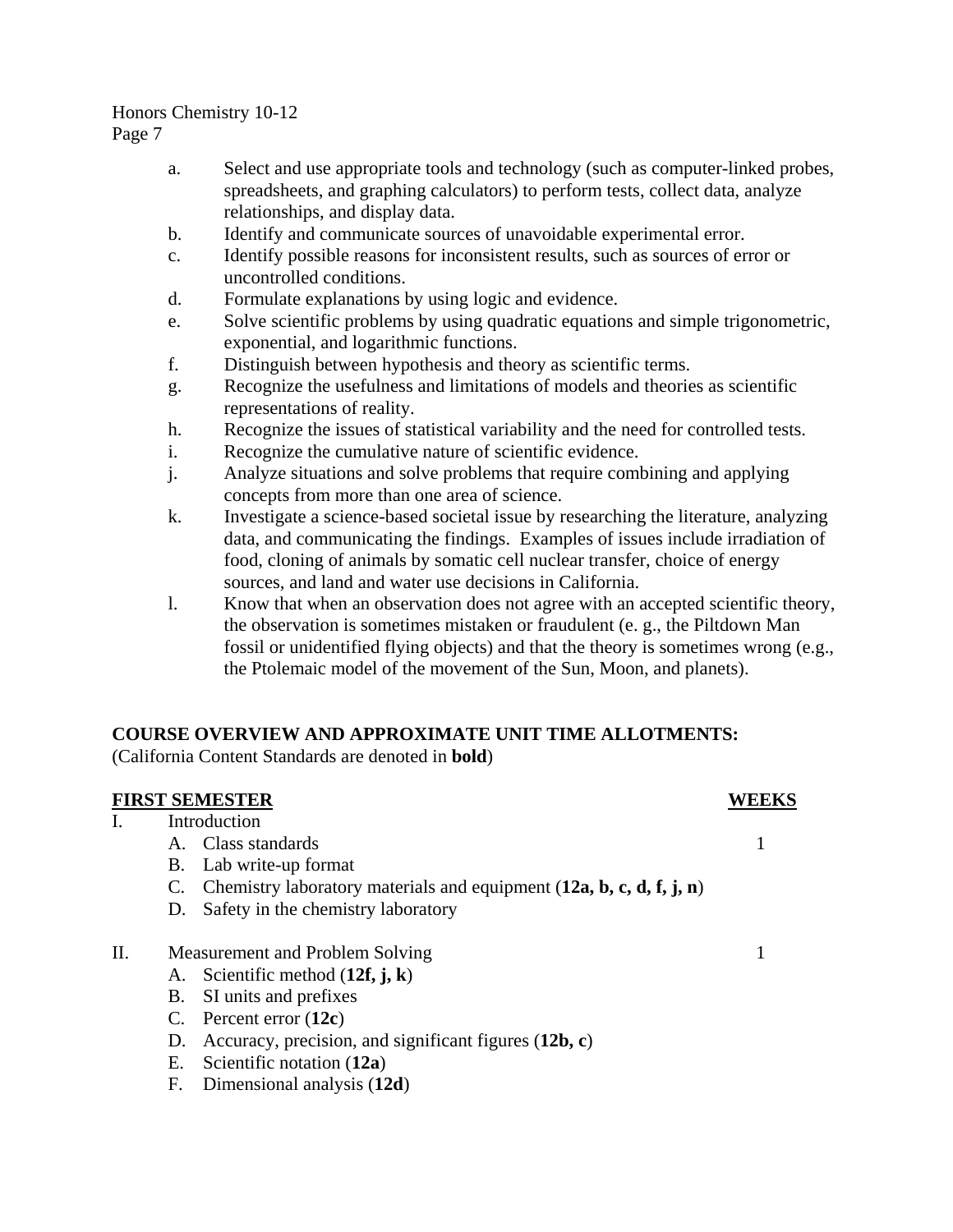|       |                                                             | <b>WEEKS</b>   |
|-------|-------------------------------------------------------------|----------------|
| Ш.    | Matter and Energy (7a)                                      | 1              |
|       | A. Energy                                                   |                |
|       | Temperature - Fahrenheit, Celsius, Kelvin (4e, 1f)<br>B.    |                |
|       | C. Matter                                                   |                |
|       | D. Elements and compounds $(1a, b, c, d)$                   |                |
|       | Mixtures<br>E.                                              |                |
| IV.   | Atomic Structure/Modern Atomic Theory/Periodicity (1e)      | 3              |
|       | Progression of models of atoms (1i)<br>A.                   |                |
|       | Discovery of atomic structure $(1h, i)$<br><b>B.</b>        |                |
|       | Subatomic Particles (1e)<br>C.                              |                |
|       | D. Atomic numbers, Atomic mass, Isotopes, and ions (1a)     |                |
|       | Electromagnetic waves and Quantum theory $(1g, j)$<br>Е.    |                |
|       | Electron configurations and periodicity (1f)<br>$F_{\cdot}$ |                |
| V.    | <b>Radioactivity and Nuclear Reactions</b>                  | $\mathbf{1}$   |
|       | A. Fission versus fusion (11b, 1f)                          |                |
|       | B. Radioactive decay and half life (11d, e, f)              |                |
|       | C. Practical applications of radioactivity $(12m)$          |                |
|       | 1. Medicinal                                                |                |
|       | 2. Dating                                                   |                |
|       | 3. Nuclear energy (11b)                                     |                |
| VI.   | Nomenclature                                                | $\overline{2}$ |
|       | A. Polyatomic ions                                          |                |
|       | B. Naming ionic compounds                                   |                |
|       | C. Naming molecular compounds                               |                |
|       | D. Naming acids and bases                                   |                |
|       | E. Naming organic and biochemical compounds (10d)           |                |
| VII.  | Chemical Bonding (2a-h)                                     | $\overline{2}$ |
|       | Electronegativity $(2g)$<br>A.                              |                |
|       | Ionic vs. covalent bonding $(2a, b)$<br><b>B.</b>           |                |
|       | Bond polarity (2b)<br>C.                                    |                |
|       | Valence Shell Electron Pair Repulsion Theory (2f)<br>D.     |                |
|       | E.<br>Lewis structures $(2e, f)$                            |                |
|       | Intermolecular forces (2d)<br>F.                            |                |
| VIII. | <b>Chemical Reactions</b>                                   | $\overline{2}$ |
|       | Balancing equations (2a, 3a)<br>А.                          |                |
|       | Reaction types $(2a, b, 3a)$<br><b>B.</b>                   |                |
|       | Predicting products (1e, g)<br>C.                           |                |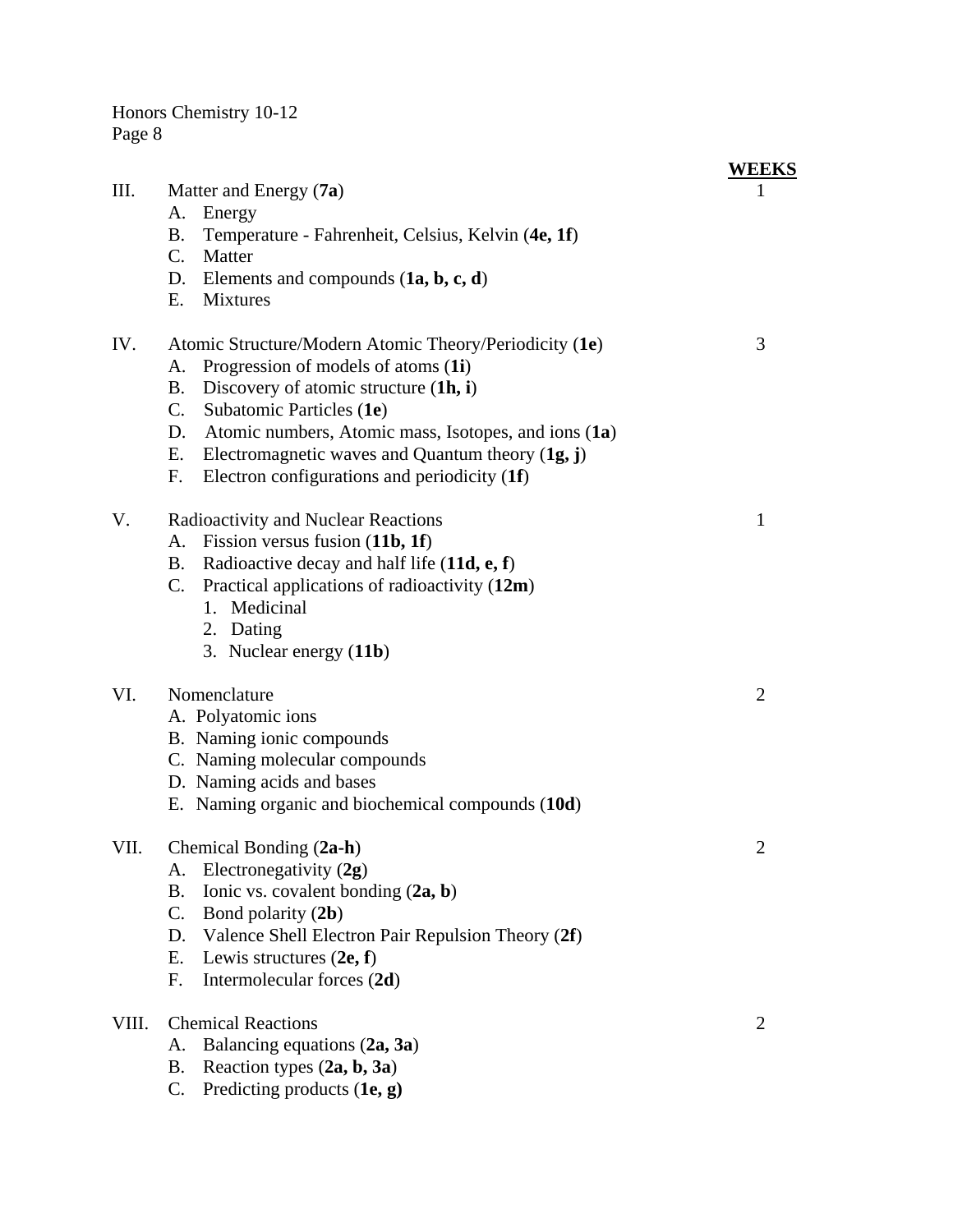|     |                                          |                                                    | <b>WEEKS</b> |
|-----|------------------------------------------|----------------------------------------------------|--------------|
| IX. |                                          | <b>Chemical Composition</b>                        | 2            |
|     | А.                                       | Mole $(3b, c)$                                     |              |
|     | <b>B.</b>                                | Atomic mass $(1a)$                                 |              |
|     |                                          | C. Molar mass $(3b, d)$                            |              |
|     | D.                                       | Percent composition                                |              |
|     | Е.                                       | Empirical formulas (3d)                            |              |
|     | F.                                       | Molecular formulas (2b)                            |              |
| Х.  | <b>Chemical Quantities/Stoichiometry</b> |                                                    | 2            |
|     | A.                                       | Mole/mole relationships (3d)                       |              |
|     | D.                                       | Mass calculations $(3e, f)$                        |              |
|     |                                          | E. Limiting reagent $(3e, f)$                      |              |
|     | $F_{\cdot}$                              | Percent yield (3e)                                 |              |
|     |                                          | 1st Semester Review & Final Exam                   |              |
|     |                                          | Total:                                             | 18           |
|     |                                          |                                                    |              |
|     |                                          | <b>SECOND SEMESTER</b>                             |              |
| I.  |                                          | Thermochemistry                                    | 3            |
|     |                                          | A. Enthalpy and entropy (7a)                       |              |
|     | <b>B.</b>                                | Thermochemical equations (7d)                      |              |
|     | C.                                       | Hess's Law $(7e)$                                  |              |
|     |                                          | D. Potential energy diagrams $(7b, c)$             |              |
|     | Е.                                       | Specific heat capacity $(7d)$                      |              |
|     | F.                                       | Calorimetry (7d)                                   |              |
|     | G.                                       | Gibb's Equation (7f)                               |              |
| Π.  |                                          | Gases                                              |              |
|     | A.                                       | Gas behavior $(4a, b, c)$                          |              |
|     |                                          | B. Avogadro's Law (4h)                             |              |
|     | C.                                       | Gas laws                                           |              |
|     |                                          | 1.<br>Boyle's $(4d)$                               |              |
|     |                                          | Charles' (4d)<br>2.<br>3.<br>Combined Gas Law (4d) |              |
|     |                                          | Dalton's Law of Partial Pressures (4h)<br>4.       |              |
|     |                                          | 5.<br>Ideal Gas Law $(4c, h)$                      |              |
|     |                                          | 6.<br>Graham's Law (4i)                            |              |
|     | D.                                       | Kinetic Molecular Theory (4a, g)                   |              |
|     | Е.                                       | STP and absolute zero $(4g)$                       |              |
|     | F.                                       | Gas stoichiometry (4h)                             |              |
|     |                                          |                                                    |              |
|     |                                          |                                                    |              |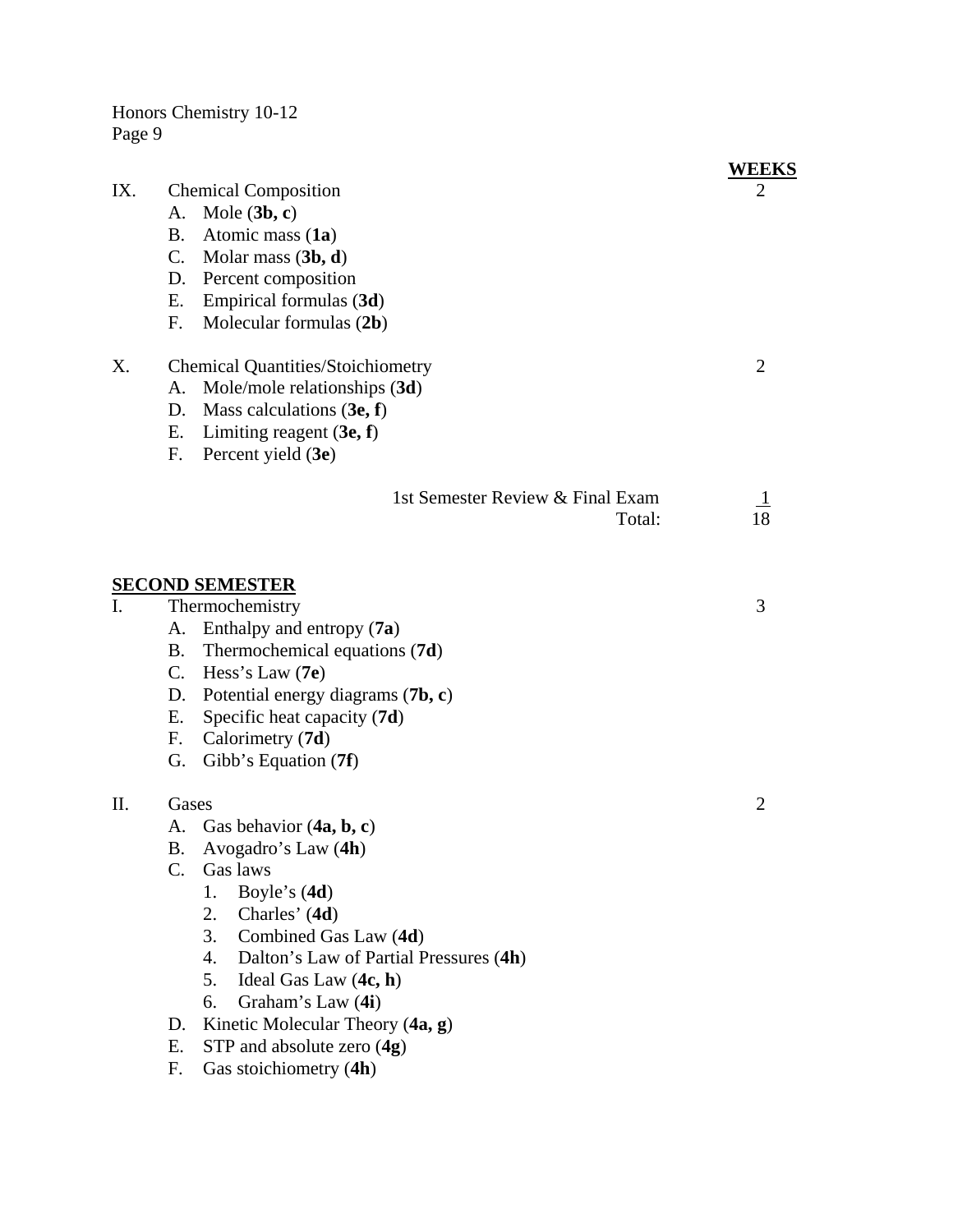| III. | Liquids and Solids<br>A. Changes of state (7c)<br>B. Phase diagrams (7b)<br>C. Kinetic Molecular Theory (4a)<br>D. Vapor pressure (6c)<br>Intermolecular forces $(2d, h)$<br>E.                                                                                                                                                                      | WEEKS<br>2     |
|------|------------------------------------------------------------------------------------------------------------------------------------------------------------------------------------------------------------------------------------------------------------------------------------------------------------------------------------------------------|----------------|
| IV.  | Solutions<br>A. Concentration<br>Molarity (6d)<br>1.<br>2. Molality (6d)<br>3.<br>Mole fraction (6d)                                                                                                                                                                                                                                                 | $\overline{2}$ |
|      | <b>Dilutions</b><br>B.<br>C. Colligative properties<br>1. Boiling point elevation (6e)<br>Freezing point depression (6e)<br>2.<br>Solubility $(6a, b, c)$<br>D.<br>E. Volume/volume and mass/volume solutions $(6a, d)$                                                                                                                              |                |
| V.   | Chemical Equilibrium<br>A. Reversible reactions (9b)<br>Le Chatelier's Principle (9a)<br><b>B</b> .<br>C. Equilibrium Constant Expression (9c)<br>D. Solubility Product Expression (9c)<br><b>Reaction</b> rates<br>E.<br>1. Concentration (8a)<br>2. Heat $(8b)$<br>3. Catalyst $(8c)$<br>3.<br>Nature of reactants<br>Activation energy (8d)<br>F. | 2              |
| VI.  | <b>Acids and Bases</b><br>Properties of acids and bases $(5a, b)$<br>А.<br>Defining acids and bases (5e)<br>B.<br>1. Arrhenius (5e)<br>2. Bronsted-Lowry (5e)<br>3. Lewis $(5e)$                                                                                                                                                                     | 3.5            |
|      | Strength of acids and bases (5c)<br>C.<br>Calculating $pH$ and $pOH$ (5f, d)<br>1.<br>Strong acids and bases $(5c, d)$<br>2.                                                                                                                                                                                                                         |                |

- 3. Acid dissociation constants (**5c**)
- D. Buffered solutions (**5g**)
- E. Normality (**6d**)